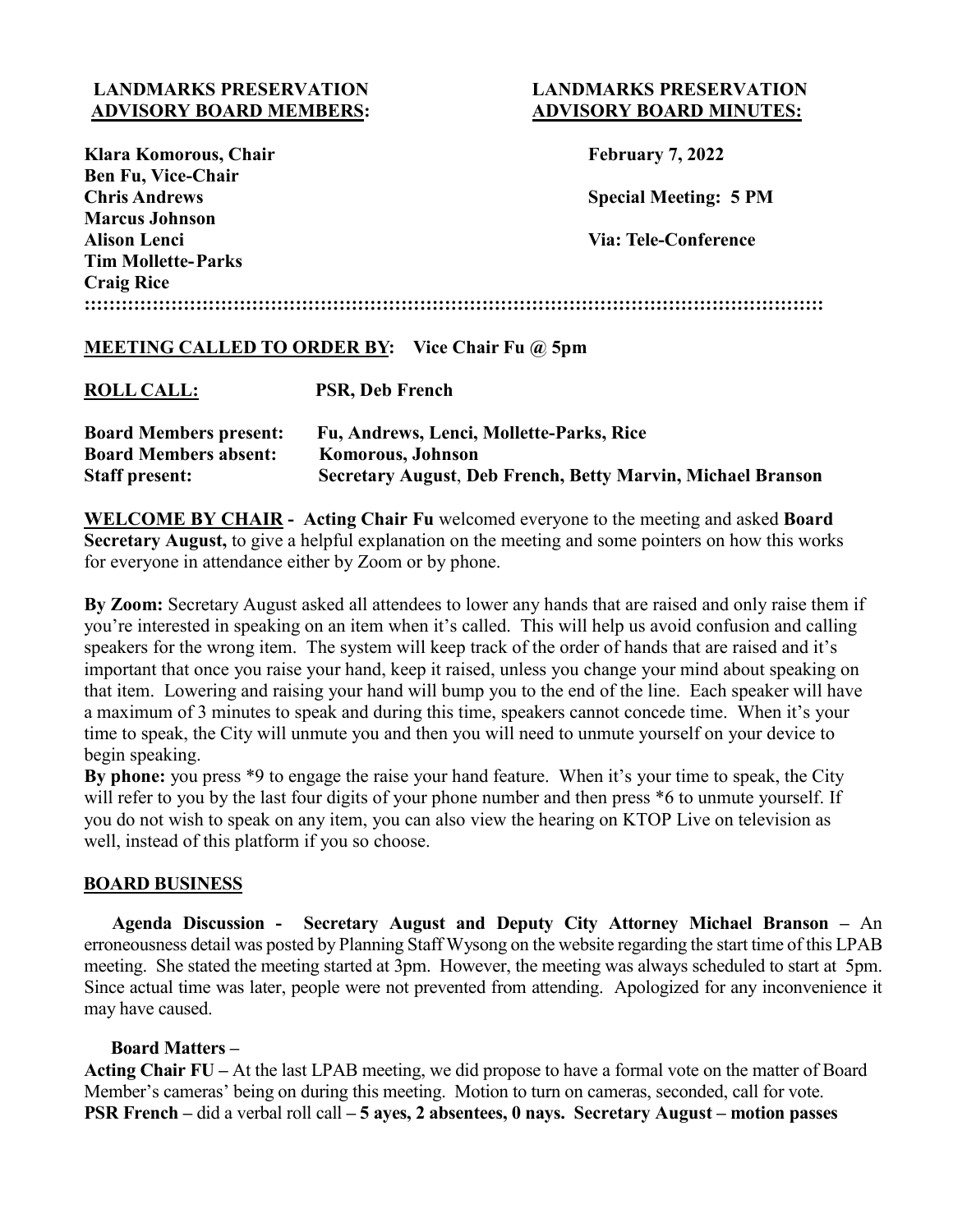**Sub-committee Reports – Introductory Info Report on Subcommittees – None** (BM Johnson was absent and not able to present).

#### **Secretary Reports – None**

**OPEN FORUM – Andrew Carpentier, trustee, Camron-Stanford House (LM #2-Ord. 9120, 1/07/75), also, formerly chair and member of the LPAB for 11 years.** Described issues with homelessness and vandalism (sleeping on the porch and breaking windows). From July 2021 to the present, Camron-Stanford House board has spent over \$30,000 on security/repairs and is still having the same issues. A non-profit can't afford to spend this much money every year. We're looking for opportunities to work with OHA and the City, to come up with some long-term solutions. We've also looked at hiring security that can stay on the property 24/7. We want to know if the LPAB would agree to this approach and whether it is allowed under our lease with the City.

### **Omowale Fowles, Manna from Heaven Breakfast Program and A Roof Over Their Heads,**

**Emergency to Permanent Housing** – located in Oakland, we do emergency housing for people that were mentioned by the previous speaker, Mr. Carpentier. Our intake and vetting process is a lot faster than most programs. We take their critical information and place our clients in hotels for three days, with the intent of finding them transitional housing. We are asking for funding to take more people off the streets and get themselves back in to human equilibrium and have somewhere to live. We are trying to find ways to do this. We can be reached at our website: [www.telegraphcenter.com.](http://www.telegraphcenter.com/) We thank you for this opportunity to come forward and, we look forward to hearing from you with some funding ideas so we can get more people off the streets and back into circulation.

### **CONSENT CALENDAR**

The Board will take a single roll call vote on the item listed below in this section. The vote will be on approval of the staff report and recommendation on the case. Members of the Board may request that the item on the Consent Calendar be singled out for separate discussion and vote.

| #1<br>Location:                   | Citywide                                                                                                                                                                                                                                                                                                                                                                                                                                                                                                                                                  |
|-----------------------------------|-----------------------------------------------------------------------------------------------------------------------------------------------------------------------------------------------------------------------------------------------------------------------------------------------------------------------------------------------------------------------------------------------------------------------------------------------------------------------------------------------------------------------------------------------------------|
| <b>Accessor's Parcel Number:</b>  | N/A                                                                                                                                                                                                                                                                                                                                                                                                                                                                                                                                                       |
| <b>Proposal:</b>                  | Renew The Adoption of a Resolution Determining that Conducting In-Person<br>Meetings of the Landmarks Preservation Advisory Board And Its<br>Committees Would Present Imminent Risks to Attendees' Health, And<br>Electing to Continue Conducting Meetings Using Teleconferencing In<br>Accordance With Landmarks Preservation Advisory Board Resolution, dated<br>October 11, 2021, and renewed at every Landmarks Preservation Advisory<br>Board meeting thereafter, to Allow Continuation of Landmarks Preservation<br><b>Advisory Board Meetings.</b> |
| Applicant:                        | Karen August, Secretary to the Landmarks Preservation Advisory Board                                                                                                                                                                                                                                                                                                                                                                                                                                                                                      |
| <b>Phone Number:</b>              | 510-238-6935                                                                                                                                                                                                                                                                                                                                                                                                                                                                                                                                              |
| Owner:                            | NA                                                                                                                                                                                                                                                                                                                                                                                                                                                                                                                                                        |
| <b>Case File Number:</b>          | <b>NA</b>                                                                                                                                                                                                                                                                                                                                                                                                                                                                                                                                                 |
| <b>Planning Permits Required:</b> | Renew the adoption of Resolution Pursuant to AB-361                                                                                                                                                                                                                                                                                                                                                                                                                                                                                                       |
| <b>General Plan:</b>              | NA                                                                                                                                                                                                                                                                                                                                                                                                                                                                                                                                                        |
| <b>Zoning:</b>                    | <b>NA</b>                                                                                                                                                                                                                                                                                                                                                                                                                                                                                                                                                 |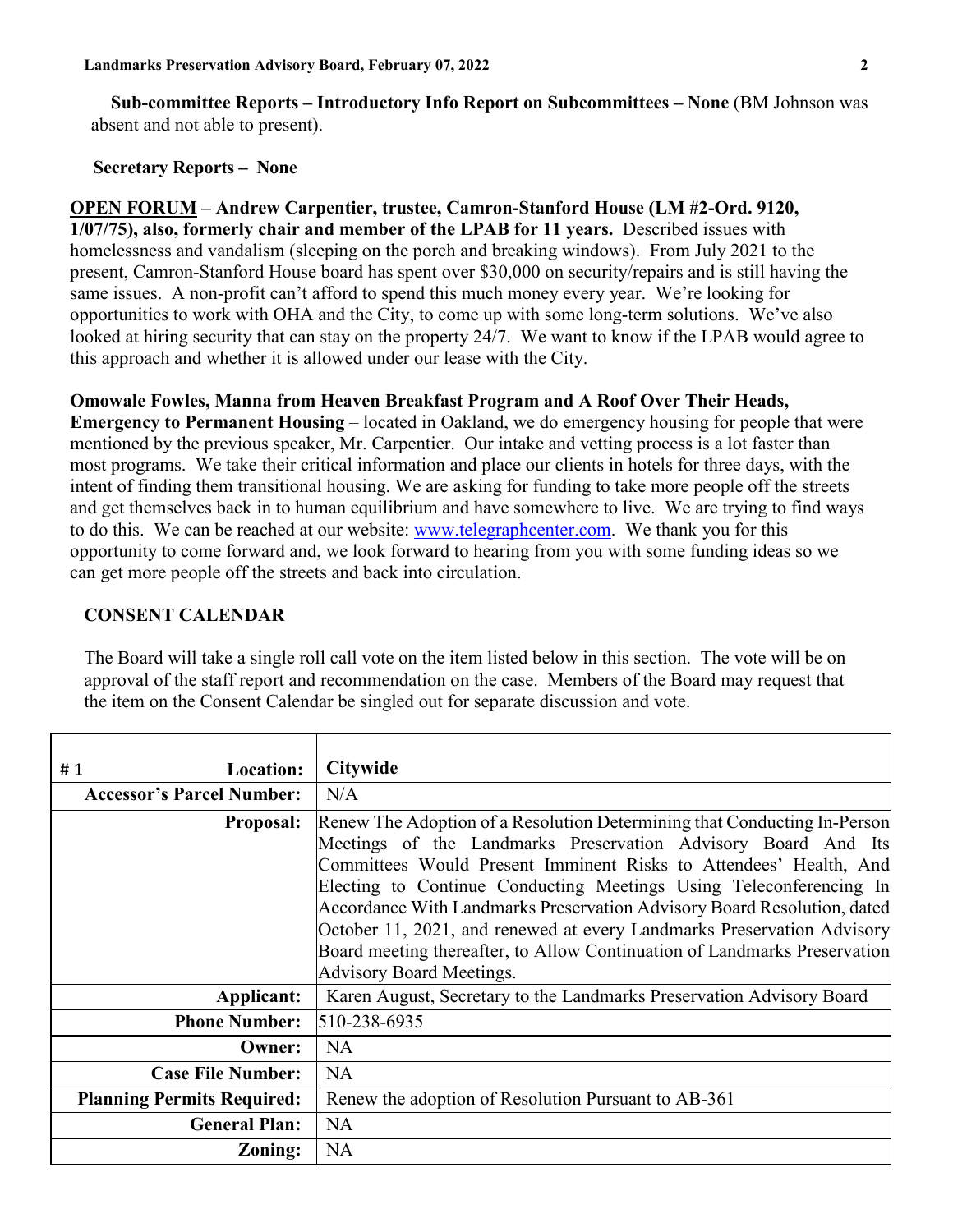| Environmental                 | Exempt pursuant to California Environmental Quality Act (CEQA)           |
|-------------------------------|--------------------------------------------------------------------------|
| Determination:                | Guidelines Section 15061(b)(3) (Common Sense Exemption).                 |
| <b>Historic Status:</b>       | NA                                                                       |
| <b>City Council District:</b> | NA                                                                       |
| <b>Status:</b>                | NA                                                                       |
| <b>Staff Recommendation:</b>  | Receive public testimony and consider renewing the adoption of           |
|                               | Resolution                                                               |
| <b>Finality of Decision:</b>  | Decision Final.                                                          |
| For further information:      | Contact case planner <b>Karen August</b> at 510-238-6935 or by e-mail at |
|                               | kaugust@oaklandca.gov                                                    |

# **PSR French – did a verbal roll call – 5 ayes, 2 absentees, 0 nays. Secretary August – motion passes.**

# **INFORMATIONAL PRESENTATIONS - None**

# **PUBLIC HEARINGS / APPLICATIONS**

| <b>Location:</b><br>#2              | 5616 Martin Luther King Jr. Way                                                                                                                                                                  |  |
|-------------------------------------|--------------------------------------------------------------------------------------------------------------------------------------------------------------------------------------------------|--|
| <b>Proposal:</b>                    | To demolish existing building that housed the first                                                                                                                                              |  |
|                                     | headquarters of Black Panther Party and construct a 5-                                                                                                                                           |  |
|                                     | story 20-unit mixed-use development.                                                                                                                                                             |  |
| Applicant:                          | <b>Gunkel Architects</b>                                                                                                                                                                         |  |
| <b>Phone Number: 510-984-1112</b>   |                                                                                                                                                                                                  |  |
| <b>Owner:</b>                       | Kim McClure                                                                                                                                                                                      |  |
| <b>Case File Number:</b>            | PLN21084                                                                                                                                                                                         |  |
| <b>Planning Permits Required:</b>   | Regular Design Review for demolition of existing<br>building and construction of a new mixed-use development<br>involving 20 residential units on the upper floor and ground<br>floor commercial |  |
| <b>General Plan:</b>                | Neighborhood Center Mixed Use                                                                                                                                                                    |  |
| Zoning:                             | $CN-3$                                                                                                                                                                                           |  |
| <b>Environmental Determination:</b> | To be Determined                                                                                                                                                                                 |  |
| <b>Historic Status:</b>             | $\mathbf{X}$                                                                                                                                                                                     |  |
| <b>City Council district</b>        | $\mathbf{1}$                                                                                                                                                                                     |  |
| <b>Status:</b>                      | Pending                                                                                                                                                                                          |  |
| <b>Staff Recommendation</b>         | To confirm the findings of the Historical Resource<br>Evaluation for the project and allow the project to proceed<br>through the Regular Design Review                                           |  |
| <b>Action to be Taken:</b>          | <b>Review Historical Resource Analysis and provide</b><br>comments to staff                                                                                                                      |  |
| For further information:            | Rebecca Wysong: Phone: 510-238-3123; Email:<br>rwysong@oaklandca.gov                                                                                                                             |  |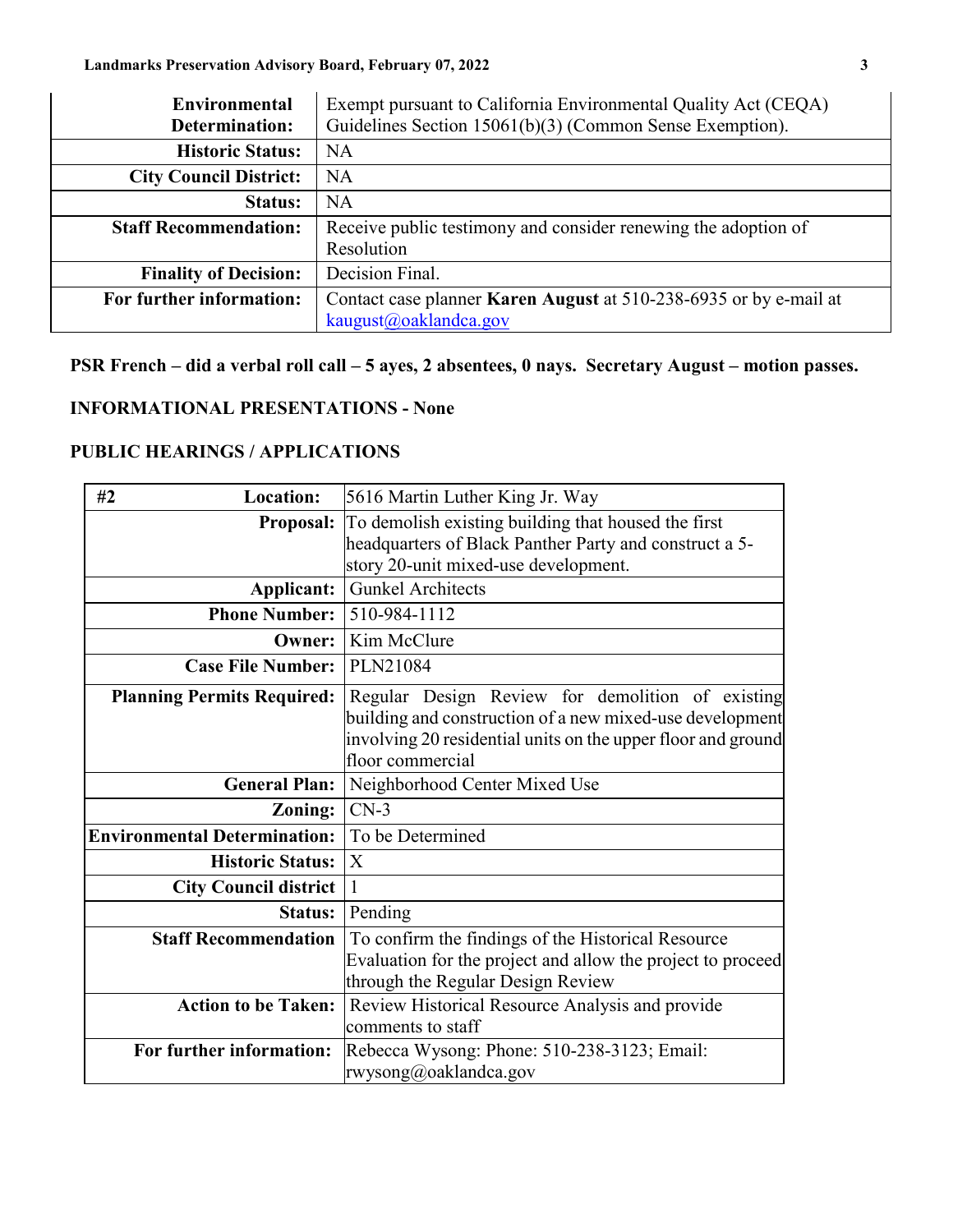**Rebecca Wysong, case planner –** staff is asking the LPAB to review the Historical Resource Evaluation (HRE) as well as take public testimony from interested parties and to advise staff as to whether or not the Board agrees with the findings and conclusions of the HRE. This project is a proposal to build a mixeduse building at the current location of It's All Good Bakery, including twenty residential and two commercial units, on the site of the first Black Panther Party Headquarters located in North Oakland. The project was submitted in April, 2021. Staff instructed the applicant to procure a consultant and produce a draft HRE of the site. The HRE has determined the site is historically significant under California Register criteria and should be reviewed under CEQA. The site was also evaluated on the National Register criteria for historic significance and integrity. Staff asked the Board for advice on the HRE findings of significance based on events and persons but ineligibility in terms of integrity.

**Kim McClure, owner, It's All Good Bakery -** stated that he and his family were all born and raised in Oakland. He didn't realize when he bought the property 20 years ago, that it was the first headquarters for the Black Panther Party (BPP). As a young child, he participated in the breakfast program run by the BPP. Myself and Fredrika Newton, from the Dr. Huey P Newton Foundation, want to rebuild the location, with a new state of the art bakery, a commemorative wall for the BPP and building. He has provided housing and jobs for the community and wants to continue this service. Excited about keeping the history and relationship with the BPP alive, which is a very important part of our Black history.

**Fredrika Newton, widow of Huey P. Newton, co-founder and president of the Dr. Huey P. Newton Foundation - s**tated that the mission of the Foundation is to preserve and share the lasting-legacy of the BPP, which includes the preservation of locations relevant to that history. We understand there's great concern about the redevelopment plans for this location. Since 1999, the foundation has led BPP legacy tours to sites of historical significance, including It's All Good Bakery. Over the past 20 years, we've had a wonderful working partnership with Mr. McClure and he has always opened his doors to us so we could share the BPP history at his bakery, and in November 2021, we installed a beautiful new legacy wall there to preserve this history. The building has been modified significantly since the BPP office and because of this, we believe the appropriate path forward is to support a Black, Oakland owned redevelopment, that will welcome us to expand our footprint and showcasing this site, with all the important work that's been done there to uplift our community.

**Mark Hulbert, Preservation Architecture, historic resources consultant, author of the HRE –** he's proud to be a collaborator on this project and wanted to acknowledge information from the Oakland Cultural Heritage Survey (OCHS) and the African American Museum and Library including the National Register nomination for Old Merritt College and its association with the BPP. The HRE found a definite basis for a finding of historic significance for the Bakery under the applicable California Register of Historical Resources evaluation criteria, specifically as a site and location associated with the founding of the BPP in 1967. However, for an overall finding of significance, a site needs "integrity," i.e., a significant quality and/or characteristic needs to be present in order to convey a message of significance in the present. The conclusion of the HRE is that the existing property and its buildings do not convey the identified historical significance (the BPP were "just tenants" in an ordinary building), with the important exception of the commemorative wall that displays a portion of the history of the BPP, and thereby connects this site and location to the identified historic events and persons.

**Brad Gunkel, architect, Gunkel Architects –** in designing the project, we worked closely with Mr. McClure and his family, to make sure this is a unique building that represents the character of events that occurred on this site. We looked at Black Panther graphic arts, bold angular components and, at African American quilt patterns for the fenestration of the building. The commemorative wall that's currently in the Bakery, will be expanded and made permanent along the entire north wall. It will be open to the public during work hours and continually curated by the BPP. We will also be dedicating the wall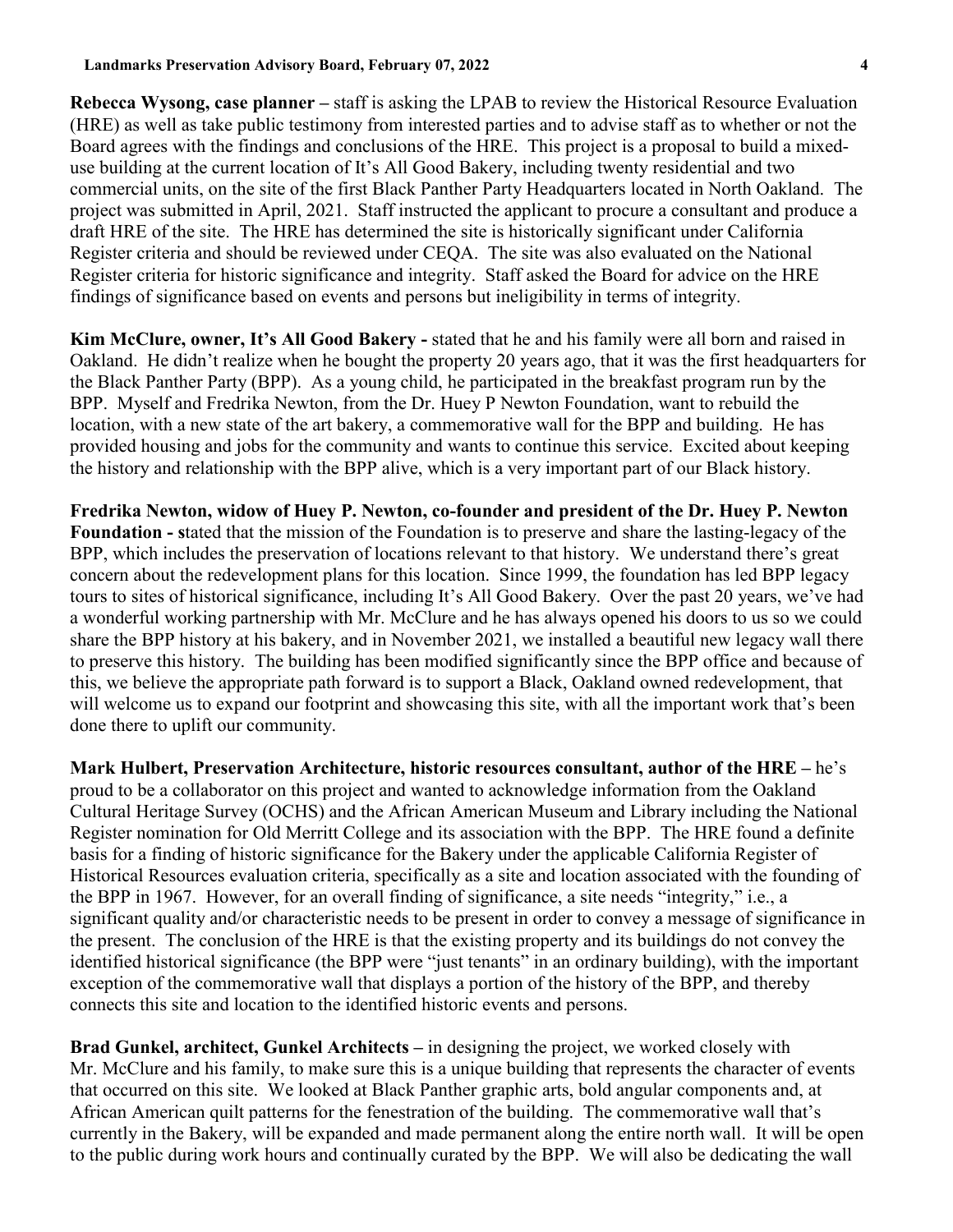at the center of the ground floor, next to the Bakery, for public art commemorating the BPP, and a plaque as well.

**BOARD COMMENTS/QUESTIONS – BM Rice –** asked what are the dates the BPP was associated with the location dates, and does the building still maintain the original materials and footprint? **Hulbert –** the space was finished in Dec. 1966, based on construction records; it was leased from Jan. 1967 to July 1967; the entire building is intact and has the original storefront.

**BM Andrews –** wanted clarification on a statement made in the HRE regarding the "historic context" of the report and felt it should have been identified as part of the report. **Hulbert –** my focus was on one historic resource, the building in its context. I tried to grasp the nature of the broad historical subject and get as much background information as I could. **BM Andrews –** asked the architect, had he ever worked with African American cultural resources and responding sensitively to them, and whether his firm had any African-American staff. **Gunkel –**we've worked with a number of historically Black churches, to create housing on campuses that they own here in Oakland.

**Acting Chair Fu –** asked, if the former BPP offices were accessible to the public. **Newton –**the public was welcomed at later BPP offices, it was a community resource. She added that the display wall was created by the Foundation, not the BPP proper.

**BM Lenci** – had not seen the two photos referenced in the staff report and HRE, where were the attachments? Also, asked Hulbert to expand upon the National Register Criteria Consideration (exception) 'F' for commemorative properties as a separate category of eligibility. Did his recommendation consider the building as well under Criteria 1 (events)  $& 2$  (persons), or is he recommending them as separate considerations. **Wysong –** said she received the HRE with attachments but was not able to attach the link for the photos. **Hulbert –** yes, I'm 'hanging my hat' on the commemorative significance, along with Criteria 1 & 2.

**BM Rice -** asked how the existing building maps onto the proposed site plan. **Gunkel –** the original storefront building is 1 of 2 buildings on the property, separated by a parking lot and the site is the depth of both buildings with a little alley behind.

**BM Andrews –** asked the applicants if they've reached out to other persons and community groups that represent interest in the BPP. **McClure –** yes, BPP members David Hilliard and Bobby Seale "used to come and talk about the office." Newton noted concern online about the project.

## **PUBLIC COMMENTS/QUESTIONS –**

**Omowale Fowles, Executive Director of the Civic Action Coalition –** is concerned about the loss of the community's footprint, the BPP office, the barbershop, and It's All Good Bakery - and, it is good, I eat there frequently. No amount of money can take the place of the historic value that's in this community. **Kieron Slaughter, Board Member, Dr. Huey P. Newton Foundation –** enthusiastically supports this project moving forward. We've been in a close partnership with Kim and It's All Good Bakery for the greater part of 21 years. We see this as an opportunity to breathe new life into the history that we're trying to interpret and tell. And, also for McClure to pursue his rights and improve the conditions at his property. **Cathy Leonard, Oakland resident –**stated that she and her family have lived here for four generations in the Santa Fe neighborhood, across from the Bakery. Had concerns that some people weren't notified about this project, the low-income housing units have gone down from 4 to 2, there are no Black architects with the firm, and this project highlights gentrification in the neighborhood.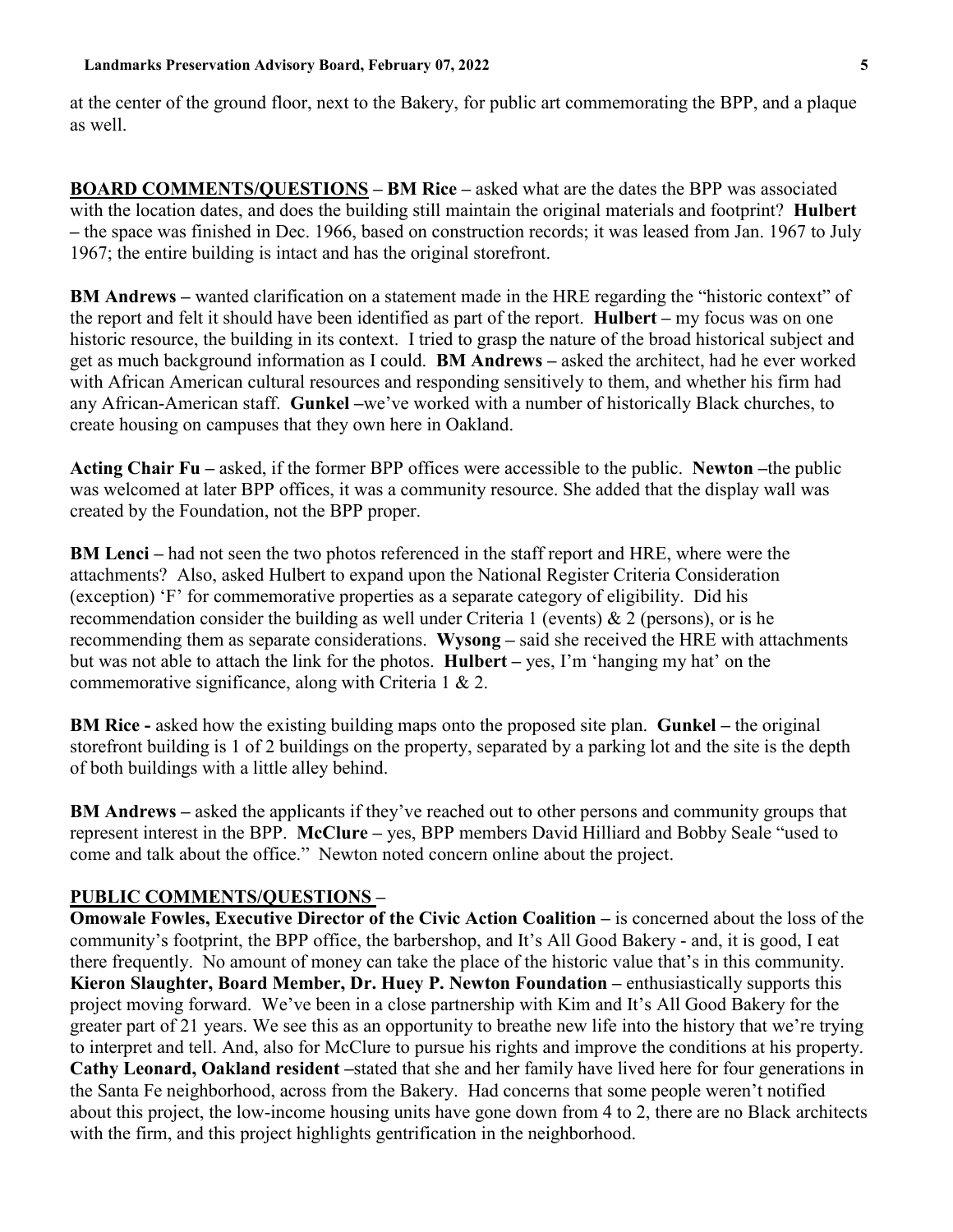**Ronald Muhammad, Oakland resident –** we are in full support of this project and its owners, our family has lived in this neighborhood since the 1940's. It's unfair to call this gentrification, the owners are the historical, cultural relevancy and have revived this legacy. We are the people, for and in the Town. He quoted Ron Dellums, "Don't let them talk about us without us."

**Dana King, sculptor, Black Bodies in Bronze –** recently created the bust of Dr. Huey P. Newton at 9th and Center Streets. The McClure family bought this building, and without them, no one would know outside of the community about the BPP. I thank the McClure family, for raising up the legacy of the BPP. I support this development and the integrity the McClure's have shown in continuing the history of the BPP and, for it to be told to generations to come.

**Daniel Levy, Oakland Heritage Alliance (OHA)** – in general, we agree with the staff's questions about the scope of the HRE and its finding that the building itself is not of historic significance. We urge that the HRE be 'beefed up' with additional information since the applicant plans to demolish the building. We fail to understand why there wasn't a bibliography or list of references included in the HRE. We are aware that there are plans for commemorative space inside and outside of the new structure and that staff supported this idea. None of this information was captured in the plans submitted to the LPAB, and it should be so that the community and the public will know. We ask that the building be designed with context to the neighboring building.

**Ally Cannington, Oakland resident, neighbor of the Bakery –** big fan of the Bakery, the barbershop and neighborhood. Eager that the Bakery is creating this new space and will continue to support it. What's important to me, are the jobs for the people that work at the Bakery and the barbershop, that they be supported during the construction. Also, that the units will be deeply affordable units and accessible.

**David Peters, Board President, West Oakland Cultural Action Network –** I like so many previous speakers, I too am a multi-generational native of West Oakland and attended the school that the first breakfast program run by the BPP. The Panther legacy is the very foundation in developing my identity. I support this project, this community has a legitimate interest in historical preservation and what this site means to the community. The owners have a right to being in control of their property and make a legacy for his family and generations to come.

**Cameron Morgan, East Oakland native, student at SF State University –**his family has been in Oakland for 75 years and he supports the McClure family and their initiative to further their wealth. They've taken on this huge responsibility for the original founding place of the BPP and the history that comes with it. Concerned with the lack of communication to other members of the Party that didn't know this was happening and, also the 'butterfly' effect it may cause on the property value of the neighborhood. **Clarence Williams, Oakland resident –** has known the McClure family for a quite a few years and, knew Kim when he participated in the breakfast program run by the BPP. He's achieved something that some of us only dream of achieving. All the years that he's owned this building, no one cared or got involved. Kim is the one that brought attention to the community, that this was the first office of the BPP. I would like for the community to not only consider the value of the building and the things that Kim is doing but also the value of his personal life and what it means to his family, going this point forward. **Grace Joseph, Oakland resident –** where will the current tenants be housed during the redevelopment of the building and will they be able to return once it's finished? Will affordable units be lost? **Omari Hudson, nephew of Mr. & Mrs. McClure** –anyone who speaks of this as gentrification, doesn't know what this term means. Any of the neighbors, past and present, will tell you that the Bakery has supplied numerous jobs to the people of this community and an opportunity to change their lives. It's been a life changing and a thriving Black owned business, that has contributed a lot more to the community than most.

**Acting Chair Fu** – explained to the public that the job of the LPAB is to look at historic structures and evaluate the HRE analysis. In terms of the CEQA review, we make a recommendation on that basis, not on the development, nor on the benefits of the project to the community. We make sure the proper steps are taken and the process is gone through for evaluation of the historic nature of the properties.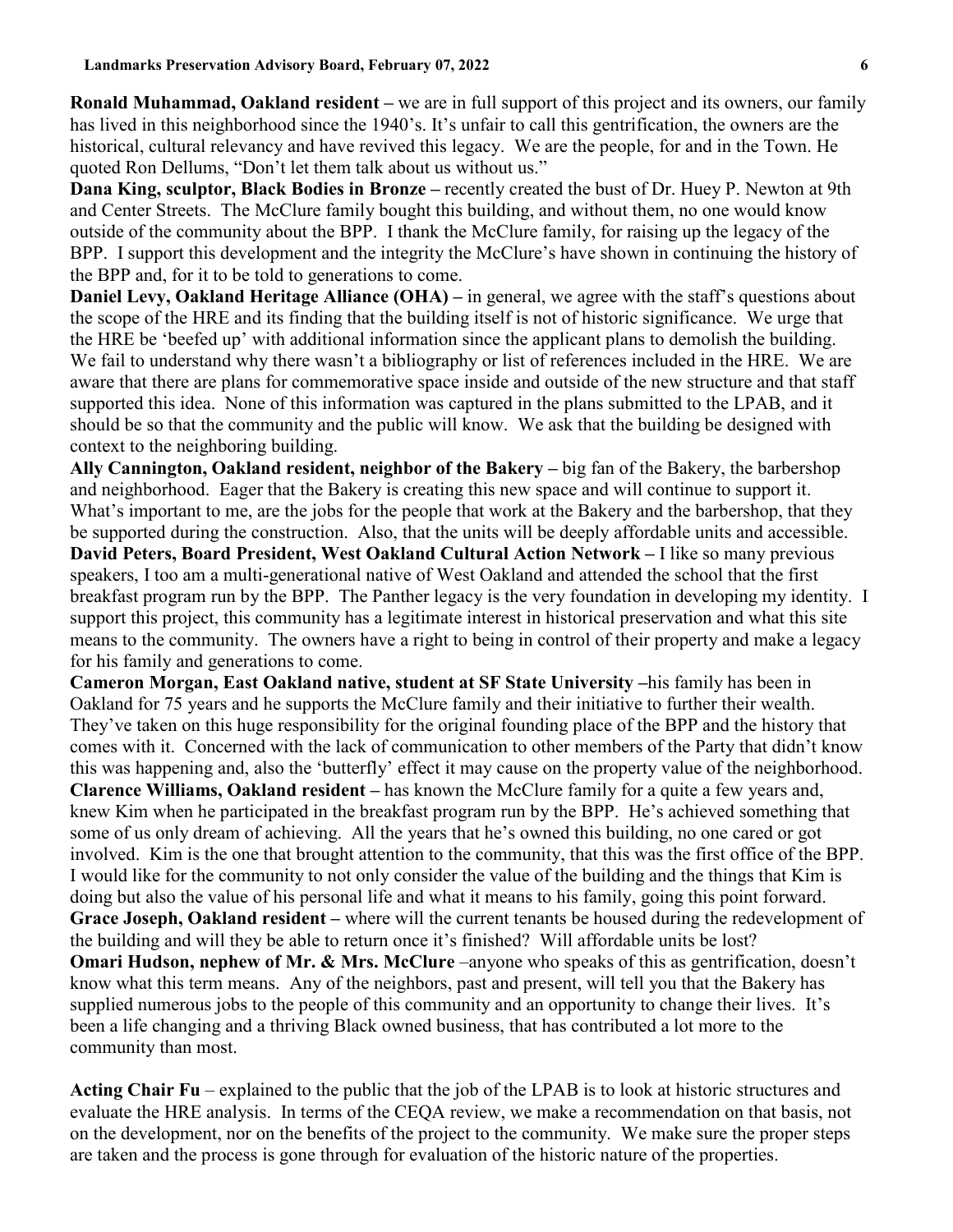**BOARD COMMENTS – BM Andrews –** appreciates all the comments from folks concerned with gentrification and notes that this is a Black owned business that supplies jobs and contributes to the vitality of this area. I've had some desserts from there, they are a fantastic business. I'm not convinced that the HRE was fully done and concerned that the proposed building design does not respond to the African American culture at all. It's a generic dominant-culture building design that you can find anywhere in the world. I'm hoping the architect can find and hire an African American designer, that can point out African American cultural design. Glad to hear they will continue to use the Barbershop and the Bakery but I challenge the owners, the architect, and the HR consultant, to dig deeper and understand what the African American culture is all about. I celebrate this business, I want it to move forward, pass the generational wealth on, and be part of the history legacy of this building.

**BM Mollette-Parks** – asked Mr. McClure to respond to the question of housing for his tenants during construction and will they able to move back in.

**McClure –** yes, my current tenants will have the first opportunity to return to the building once it's completed.

**BM Mollette-Parks –** Seconded BM Andrews's comments on the scope and depth of the HRE and asked staff to talk about the timeline and if there would be another point where a project update that would come through the LPAB again.

**Wysong –** it depends on what you want in terms of another Landmark hearing on this project and if you continue the item. Review of the actual design is the Zoning Manager's decision. There won't be a hearing but they will be noticing 300' in the same manner that was done here.

**BM Mollette-**Parks – in the plans we saw tonight, the commemorative aspects are presented with just markings on a plan in diagram form. I would encourage the applicant team to think about a broad community conversation about what a commemoration looks like in this circumstance, which could be very powerful.

**BM Rice** – it's unfortunate that this was not a known Landmark for all these years and is a definite burden on the property owner. Since it has been on tours and recognized, was any solution studied to save or preserve a portion of the building's storefront but still allow housing above?

**Gunkel –** initially, we did look at options with regards to the existing building but the building itself could not support any additional floors. The McClures' intention is to bring their Bakery to the next level, as far as capacity and a good space for people to work.

**Hulbert –** having studied this building, gotten to know what it is and what it conveys, I certainly thought about something to salvage, and would it be meaningful. It is clearly a possibility but, I concluded that it is not a meaningful gesture. The overall building (interior/exterior) does not convey significance.

**Acting Chair Fu –** I've been in Oakland for 25 years and have also been to the Bakery. The challenging part for us here, is we appreciate what Mr. McClure is doing and has been doing for the community. We are looking at the HRE and whether that has supplied enough information for the project, not the development. I too, like BM Andrews, feel that more could have been done with the HRE, maybe a multisite evaluation should have been considered. I wish there was more information to support the analysis itself. He asked the Board, what kind of recommendation we want to make a motion on, for instance to request the applicant to come back with stronger documentation.

**BM Lenci –** I agree, there's additional information that could be added to the evaluation. I would like to see the figures and attachments. Is there a way we could provide direction for the project to move forward while also gathering additional information to supplement the HRE for the record, given that the conclusion is, it's a historic resource under the 2 criteria.

**Secretary August –** there would be a number of options the Board can take. For example, there could be a continuance with the direction for the HRE to be strengthened and come back to the LPAB. Likewise, there could be a proposal to consider mitigation methods for the loss of the historic resource. Or there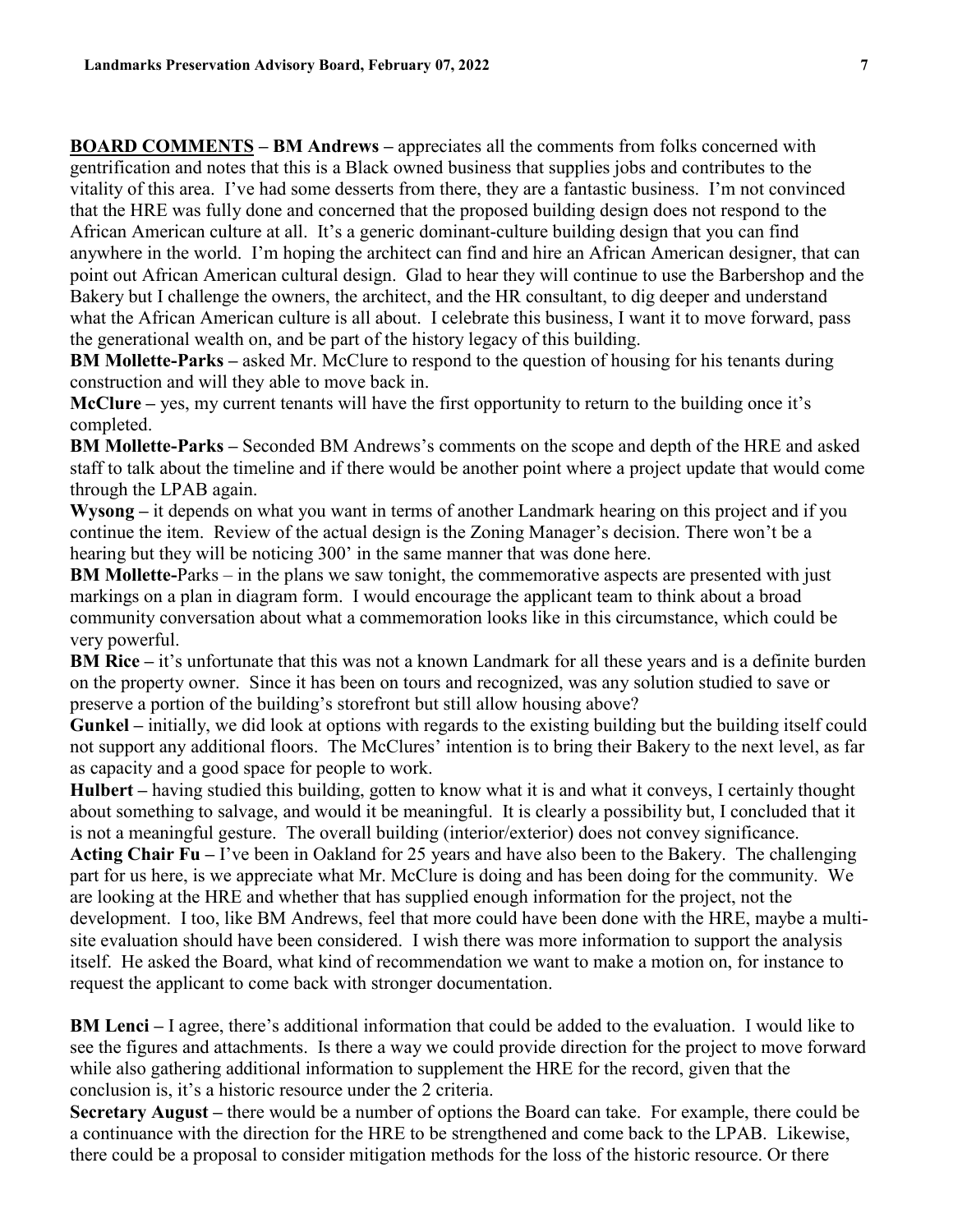could be suggestions regarding further design aspects to the project. This is at the discretion of the Board. In terms of meetings, March  $7<sup>th</sup>$  and April  $4<sup>th</sup>$  will be open for this item.

**BM Andrews –** there needs to be an acknowledgement, that staff has brought this project to us and they also expressed a desire for more detail in the HRE. I'm also loathed to make a sweeping motion for a continuance. If this project gets delayed, it does affect the development. I'd love to hear from the architect, the client and the HR architect, about what they think can be done to respond to these things. The things I hear from the community, staff and this Board, it's just not quite there. I agree with BM Lenci, we have to find a means by which we don't hinder the project moving forward in a timely way, that our concerns are addressed.

**Gunkel –** I think that's an excellent idea. As part of the commemorative wall, the public art and the exterior commemoration process, I think that it could be a condition of approval, that there be a public outreach component and laid out so, it would bring some voices who can help us narrow in on what those elements are.

**Hulbert –** this could readily be finalized as a document. Some information that can be added to it but, I would caution against a broad evaluation because it would fall on the hands of a single property owner and, that's a rather broad task to ask them to undertake. There's some detail that can be added as I noted in this "draft" that was submitted here and was not finalized. The bibliography was not included in the "draft" so, things like that can be easily typed up and I'd be more than glad to do that. If there are specific questions that want to be answered, please provide them and we will address them.

**BM Rice** – if we requested a completion of this documentation and then identified some mitigation items to be added to the conditions of approval, when would those need to be determined, here in this meeting or could those be proposed while the project continues and added at a subsequent time.

**Wysong –** if it's continued but, you are welcome to recommend conditions and we will review the finalized version.

**Gunkel –** if this did precede, we'd be happy to come back before the Board with the results of the outreach and design for the various mitigation measures of the commemoration of the events that occurred on site.

**Acting Chair Fu –** will there be an opportunity to provide some additional content to the analysis within that time frame.

**Gunkel –** yes, we can make sure to do that as well.

**DCA Branson** – wanted to clarify; the Board has the option to continue an item but, this is a recommending body and there could be recommendations to include certain measures, conditions or the recommendation could be that the HRE be modified and returned to this body. It's a subtle difference between continuing the item versus a recommendation to have a modified HRE, addressing certain topics. Wanted to advise the Board of their options.

**BM Lenci** – based on what the staff is asking us in the report, they also don't quite have enough information to make a strong decision or recommendation and, they are asking us to do three things: provide direction on the HRE as well as, the appropriate review processing project design. Per Wysong, we could continue to provide a recommended mitigation measures but, would we be doing it as a continuance or a back & forth with the project team and the City, regardless if rather the Board continues this item or not.

**Acting Chair Fu –** I would hate for us to come up with mitigation measures, that's something the development team can work with the staff and keep the process moving forward. My concern would be, the ability to 'beef up' the HRE and address more of a multi-site evaluation. I'm fine if there's a motion to include that and evaluated by staff for the project to come back to the Board (later in the process) to show us how its evolved and, how it addressed our comments and, giving us a chance to look at it again as well. I'm open to any other comments or suggestions.

**Gunkel –** the general consensus is, the site is historic and needs to be commemorative and, the events that occurred on the site also. That commemoration can occur through multiple means possibly the new and permanent wall as well as, exterior public art, plaque etc. That more neighbor/community outreach needs